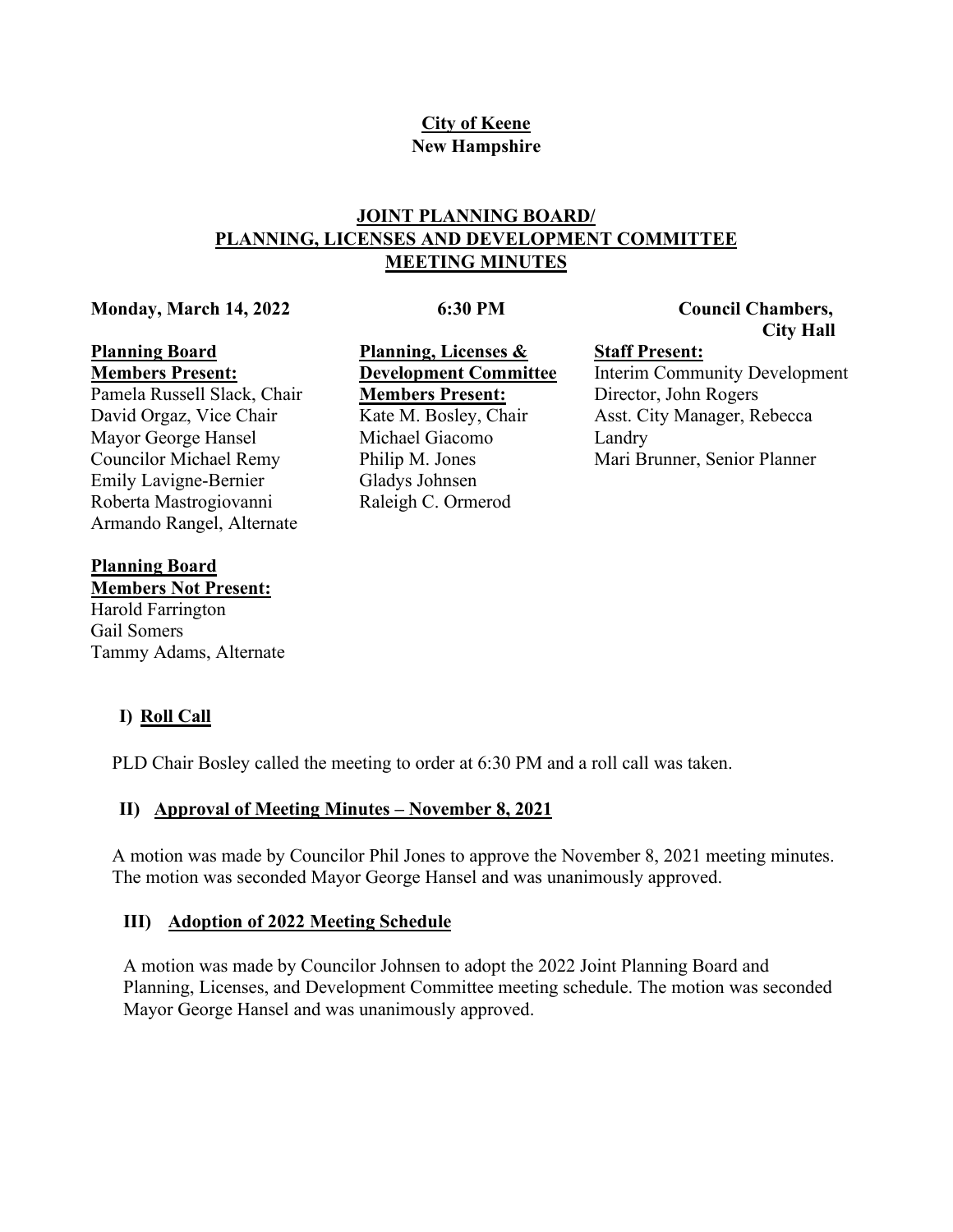## **IV) Public Workshop**

**Ordinance – O-2022-02** – **Relating to Zone Change. Petitioner James Phippard, on behalf of owner Sandra R. Henry Trust, proposes to amend the Zoning Map of the City of Keene by changing the zoning designation of the property located at 19 Whitcombs Mill Rd (TMP 237-018-000-000-000) from Rural and Agriculture to Low Density 1. The total area of land that would be impacted by this request is 12.29 ac.**

Mr. Jim Phippard of Brickstone Land Use Consultants addressed the Joint Committee on behalf of the owner, Sandra R. Henry Trust. He indicated the request before the Committee is to amend the zoning map. He called the Committee's attention to Whitcombs Mill Road, Arch Street (top of the page on the map) Route 9 (bottom of the page) and the Cheshire Rail Trail. In close proximity to this property is Langdon Place. The subject property lies in the Rural zone today but a corner of the property is zoned Agriculture. The proposal is to change the zoning to Low Density 1 (LD-1).

Mr. Phippard stated the reason he chose LD-1 is because this property is located on the outside fringe of City utilities and it is a vacant piece of land. He indicated if the zoning is approved, the plan is to extend the sewer line that comes into Langdon Place into this property. Because of the possibility of being able to be on City sewer, City staff suggested the LD-1 zone. The long-term goal of the applicant is to construct ten single family homes and a duplex on this site.

With respect to extending City water to this site, Mr. Phippard noted that City water does exist on Arch Street and goes up to Felt Street and loops to the north but not to the south. Mr. Phippard stated that back in the 80's when he owned this property and researched extending water to this site, the volume did not exist to be able to service this site. However, things have changed since that time – a water tower was constructed to support the Corporate Park area, which benefits all of west Keene. A hydro flow study was done on Arch Street and Wildwood Road that showed the existing water line has a pressure of 60 psi and a volume/rate of 2,900 gallon per minute, which he indicated was a good flow that is adequate fire flow for most facilities. He felt this is a big improvement compared to what existed.

However, in order to connect to water, the owner or developer would need to extend the water line from Felt Road, down Whitcombs Mill Road into the site (1,000 feet to the site drive way and 750 feet into the site). This would create 1,750 feet of dead-end water line. Mr. Phippard added the City Engineer would ask him to loop the water line. However, to do such work would be at a cost of approximately \$645,000. Mr. Phippard felt just because the pressure is adequate they should not be required to tie into the City water line that is 1,000 feet away. He felt a much larger development would be required to justify this type of expense. He indicated that if the City would pay for the cost to extend the water line, the applicant would be agreeable to that.

Mr. Phippard then went over the request to change the zoning from Rural to LD-1. The subject property is currently in the Rural zone where five acres are required for each single family dwelling. Properties in the Rural zone that are on City sewer and water can have reduced lot sizes of two acres. If the property were to be retained in the Rural zone, one option the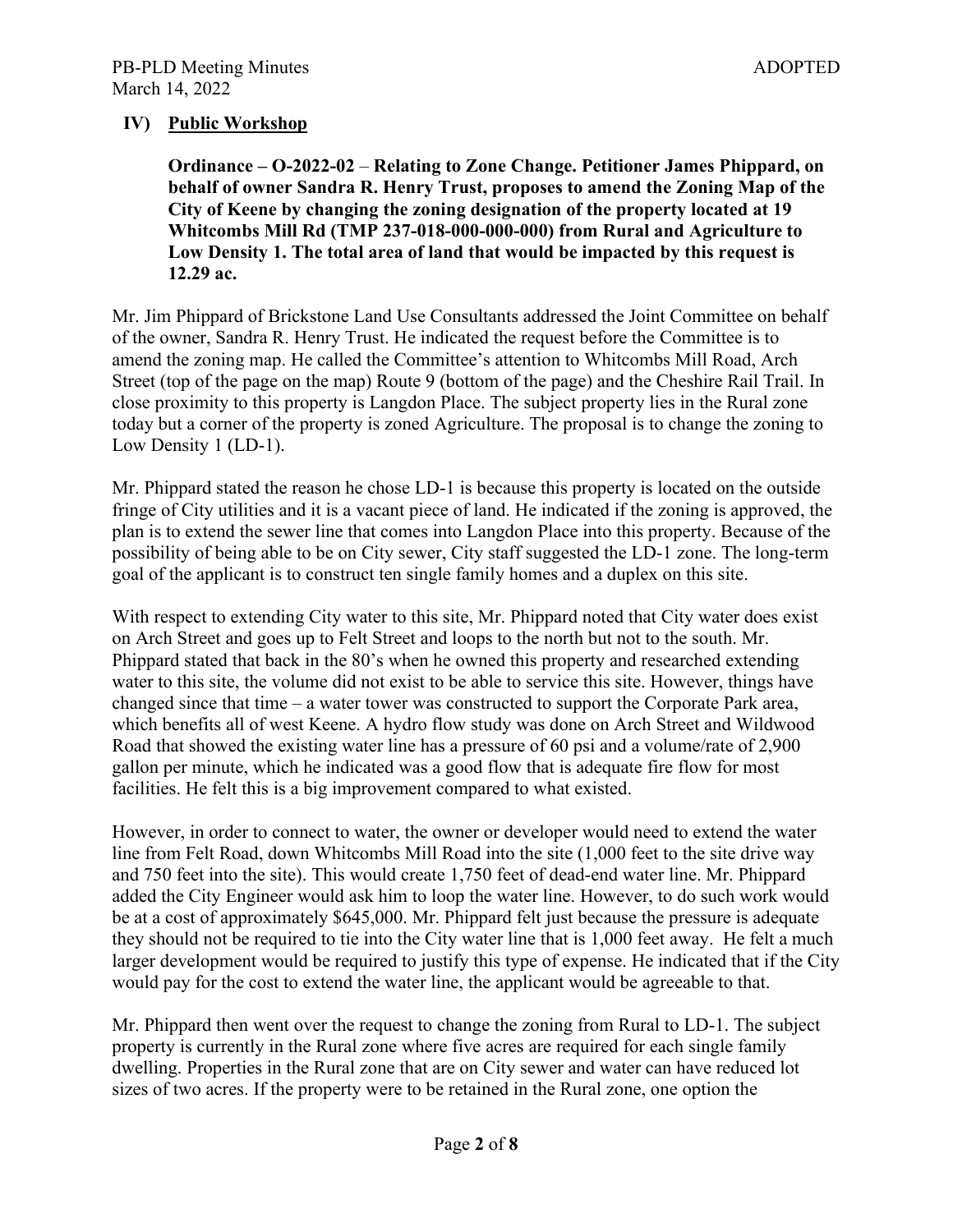owner/developer could pursue would be to connect to sewer (but not water) and seek a variance from the Zoning Board of Adjustment to allow for 2-acre lots that only have access to City sewer. That would allow for six houses in all – this would justify extending the sewer line (1,500 feet of sewer at a cost of \$150,000). With LD-1, they could build 12 homes with 12 wells and City sewer. With LD-1, tying into City water is only required if it is deemed to be available.

Mr. Phippard noted the City Master Plan recommends more housing and there are several areas where it is recommended where utilities need to be expanded to accommodate more housing. With respect to traffic, according to the ITE Manual this expansion will add 114 trips per day, with nine vehicle trips during the AM peak hour and 12 vehicle trips during the PM peak hour. Mr. Phippard felt this was not a significant increase to traffic.

Mr. Phippard further stated the City required a sewer capacity analysis on Arch Street. The existing sewer lines run between 8 inches to 20 inches. It was concluded from the study the system was running at 4% capacity and adding 26 homes that number would increase to 8%.

The change to LD-1 reduces the number of uses compared to the permitted uses in a Rural District. LD-1 anticipates where there is access to sewer but not necessarily City water. He felt LD-1 was the best use of this property and there is a current need for housing in this area. This concluded Mr. Phippard's presentation.

Councilor Remy asked why the applicant would not consider 26 homes at a cost of \$645,000, 14 additional homes at that price would be a good investment. Mr. Phippard stated part of the reason is the land area. He referred to an existing conditional survey map. There are about 1.8 acres in the center of this site that are jurisdictional wetlands. To construct 26 homes in the LD-1 zone, you will only still be allowed single-family homes or duplexes, and there isn't space for 26. He referred to a concept plan with 12 homes – with this plan there is not that much land left over. He added they would like to construct this as a Conservation Residential Development (CRD) – with designated open spaces and 12 homes which can then be sold; creating 26 homes would be difficult in this area.

Chair Bosley noted their discussion is not about what the applicant would like to construct. The Committee is looking at whether it would make sense to change the zoning to LD-1. She added LD-1 would not preclude the applicant from constructing 26 homes as long as they ran City water. She felt in her opinion because the water is located so far away the connection will not be easy and hence a change to LD-1 which requires sewer connection would be the better option.

Councilor Johnsen asked whether a well would be required because there will not be connection to City water. Mr. Phippard stated there would at least need to be one well constructed, or it could be a well for each unit and these wells would be owned by the property owners.

Councilor Giacomo stated he likes the idea of more housing and felt this would be great location for housing. He stated his concern is if this site is turned to LD-1 there would be spot zoning and this area would not be connected to any other LD-1 zone. Mayor Hansel in response stated he used to live in the only other LD-1 property which is close to this site which also used to be a gravel pit. The Mayor added he always felt LD-1 was a good option to add density to areas such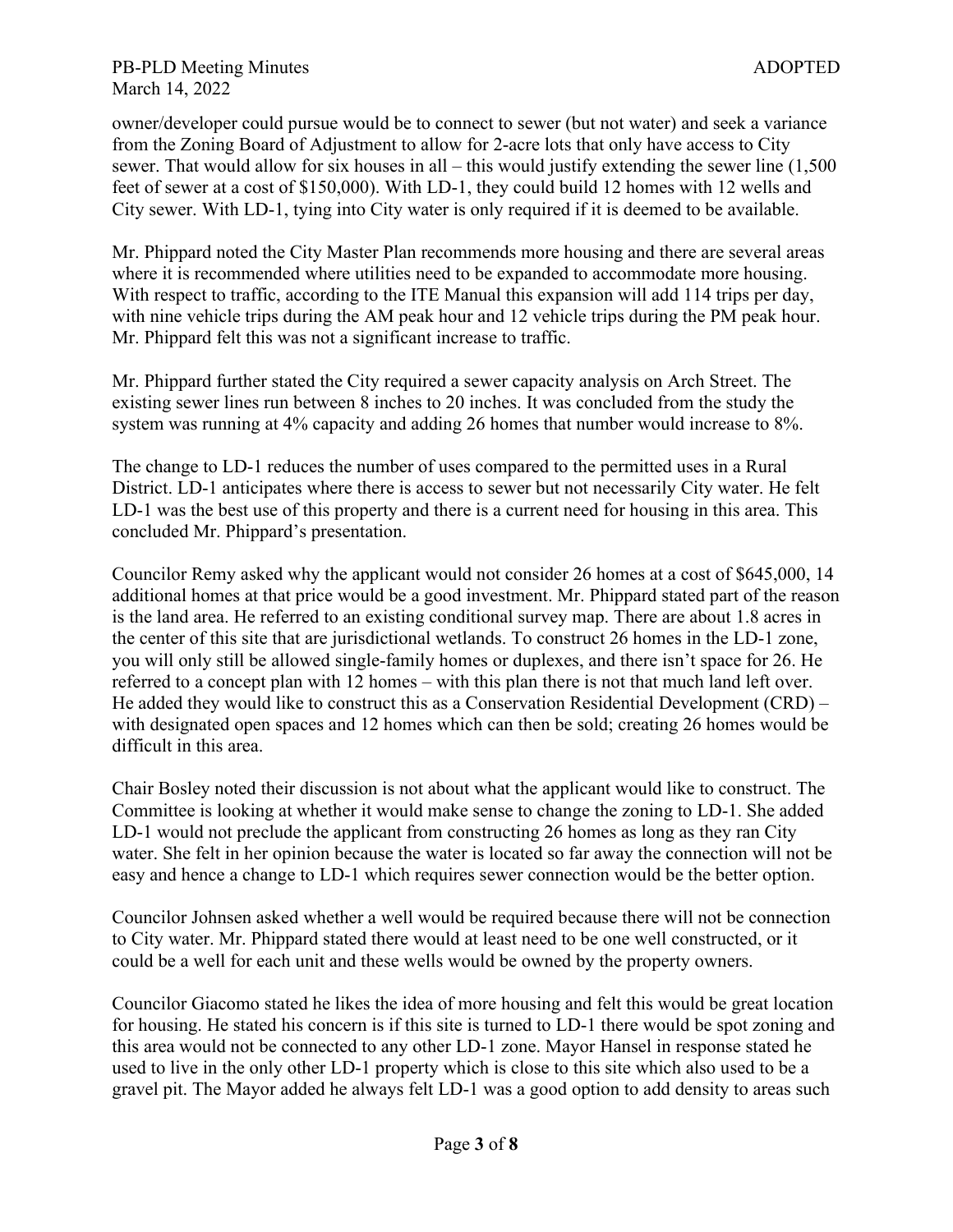as this. He noted the only other LD-1 parcel is similar to the one before the committee today. Councilor Giacomo asked in an effort not to create spot zoning whether there would be an opportunity to talk to other property owners who currently connect to LD-1 to the north. Chair Bosley felt this conversation needs to be pursued with staff. She further noted her understanding of LD-1 is that it is a sub category of Low Density with the only difference being that water is unavailable and therefore this district was created for lots such as this.

Councilor Jones asked whether this parcel would not be affected by the Surface Water Ordinance which exists in this area because of White Brook. Mr. Phippard stated the Surface Water Ordinance requires a 30-foot buffer in the Rural Zone. John Rogers, the Interim Community Development Director, noted the buffer is 75 feet.

Councilor Johnsen asked with respect to the wells, whether one well company would be responsible for digging all the wells. Mr. Phippard stated once the property is sold it would be up to the developer how they want to develop this property.

Chair Russell Slack asked how Mr. Phippard came up with the traffic number based on 12 homes and each home having at least two vehicles. Mr. Phippard stated that according to the most recent ITE Manual for single and two family homes, it is no longer 10 trips per day rather that number has been reduced to a little less than 9 trips per day for a total of 114 vehicle trips per day. For peak hour it was 9 additional AM trips and 12 for the PM peak hour.

Senior Planner Mari Brunner addressed the Board next. Ms. Brunner stated this Ordinance proposes to amend the official Zoning Map of the City of Keene by changing the zoning of one specific parcel of land located at 19 Whitcombs Mill Road from the Rural District (a small corner is in the Agricultural District) to LD-1. She noted in the rezoning decision, the Board should not consider the Petitioner's intended of use of property, but rather consider all the potential uses allowed in the district.

She went on to say the Committee should also be looking at the consistency of the proposed rezoning request with the Master Plan, existing and proposed zoning requirements, the surrounding land use and zoning patterns, and possible resulting impacts.

She noted the subject property has access to City sewer via an easement on the Langdon Place of Keene property located at 136 Arch Street and, if the applicant chooses to develop the site, extending the sewer line to the property would be at the expense of the land owner.

Ms. Brunner then addressed the topic of Master Plan Consistency.

Community Vision: Within the Community Vision section of the Master Plan, the focus area "A Quality Built Environment" is what relates most closely to this rezoning request. This item addresses the need to provide quality housing and balance growth and the provision of infrastructure. This area of the City does have access to City sewer, which would be required for LD-1. This site could have access to City water if the developer chooses to pay to extend service, at their own expense. The proposed zoning change would provide the opportunity for more housing in that it would increase the number of dwelling units that would be allowed on this lot.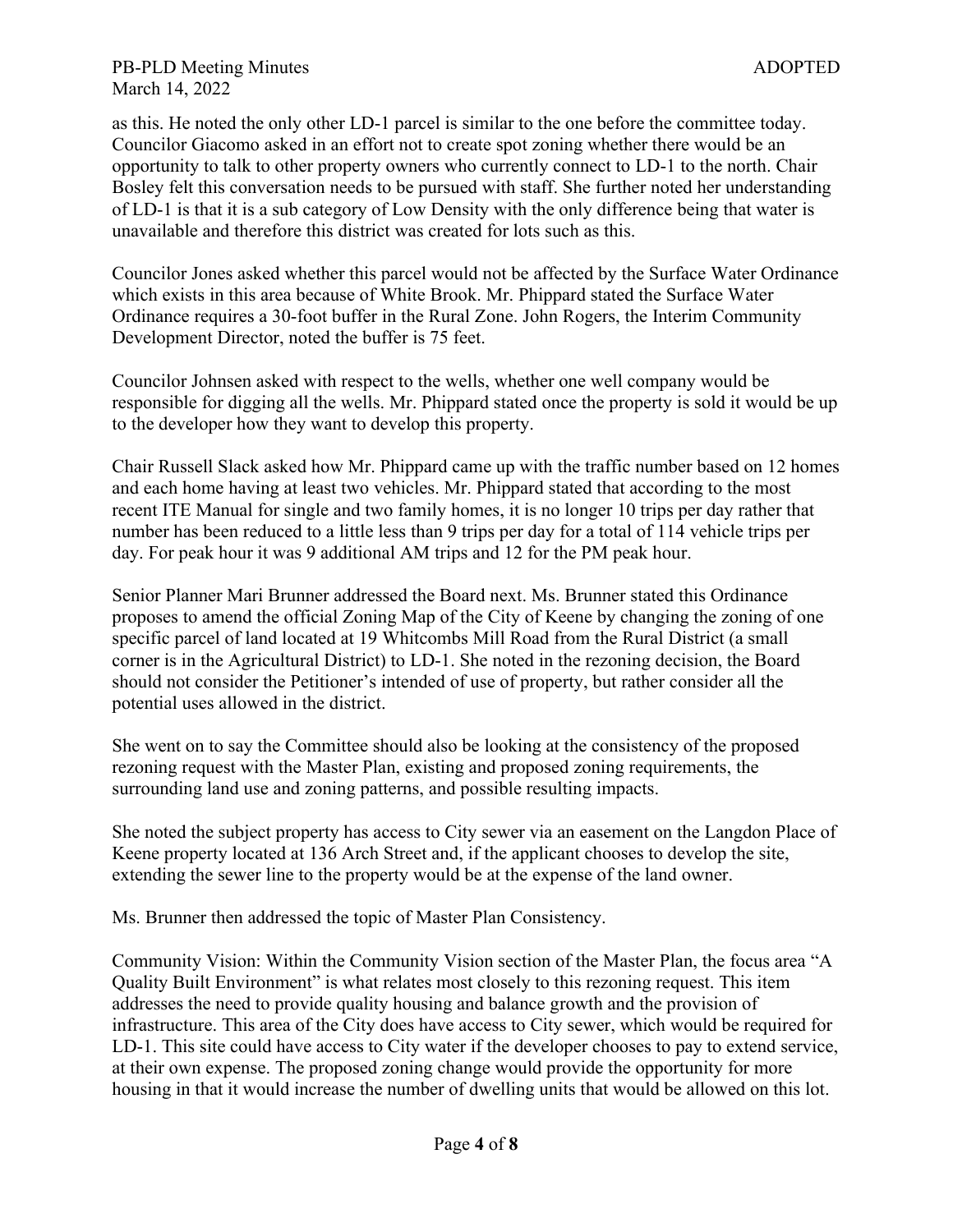PB-PLD Meeting Minutes ADOPTED March 14, 2022

Under the current zoning for a conventional subdivision, a property owner can fit two units, but perhaps with a CRD that number could be increased to three units. Under the proposed zoning it can be 12 units and if City water is extended that number could be increased to 26 units (theoretically). With respect to road and bridge infrastructure, while this site has access from both Arch Street and NH Route 9 for light duty vehicles, heavy duty vehicles such as fire trucks and school buses would need to access the site from Route 9 due to the weight limits on the 1 lane bridge over White Brook.

With respect to the Future Land Use Plan, this property is located in an area that is identified within the Future Land Use Map as being on the edge between a "Conservation Residential Development /Rural / Low Density Residential / Agriculture" (CRD) Area, and a "Secondary Growth Area/Low-Medium Density Residential" Area. Ms. Brunner noted that the CRD category includes areas for continued preservation of open space, agriculture, and rural residential uses, whereas the secondary growth area is identified as consisting of single-family, low- to medium-density development. The proposed zoning change would allow for singlefamily development, or if the land is developed as a CRD subdivision, it could be developed as single-family or two family homes.

With respect to the Housing Chapter of the Master Plan, this item identified a need for housing as a "*fundamental challenge for the community as costs of community services continue to increase and Keene's reliance on property taxes places a growing financial burden on its residents and businesses*." The Housing Chapter discusses the importance of providing a balanced and diverse housing stock. In keeping with the Master Plan this zoning change would create more housing opportunities.

Chair Russell Slack asked who was responsible for repair to the bridge. Ms. Brunner stated her understanding is that it is a City of Keene's bridge and would be the City's responsibility. The Chair asked staff to get more information on the age of this bridge and the last time it was repaired. She further stated she is in favor of housing but what she is not seeing is opportunities for workforce housing which is needed throughout the State.

Ms. Brunner next addressed the intent of the existing and proposed Zoning Districts. The current zoning is Rural and the intent of the Rural District is to provide for areas of very low density development, predominantly of a residential or agricultural nature. These areas are generally outside of the valley floor, beyond where city water, sewer and other city services can be readily supplied. The proposed zoning is LD-1 which is intended to provide for low intensity residential development, which is primarily detached single-family dwellings on lots of 1-acre or larger in areas on the outer edge of available city water and sewer service. All uses in this district shall have City sewer. City water is required if sufficient volume and pressure is available as determined by the Public Works Department. Staff feels this proposed change is consistent with the intent of the LD-1 Zoning District, as the parcel has access to City sewer.

With respect to uses, this change would create less opportunity for the types of uses that could occur. She called the Committee's attention to the permitted uses in the LD-1 District, which are residential only (including small group homes). She also called the Committee's attention those principal uses allowed in the Rural and/or Agriculture District, which are not allowed in Low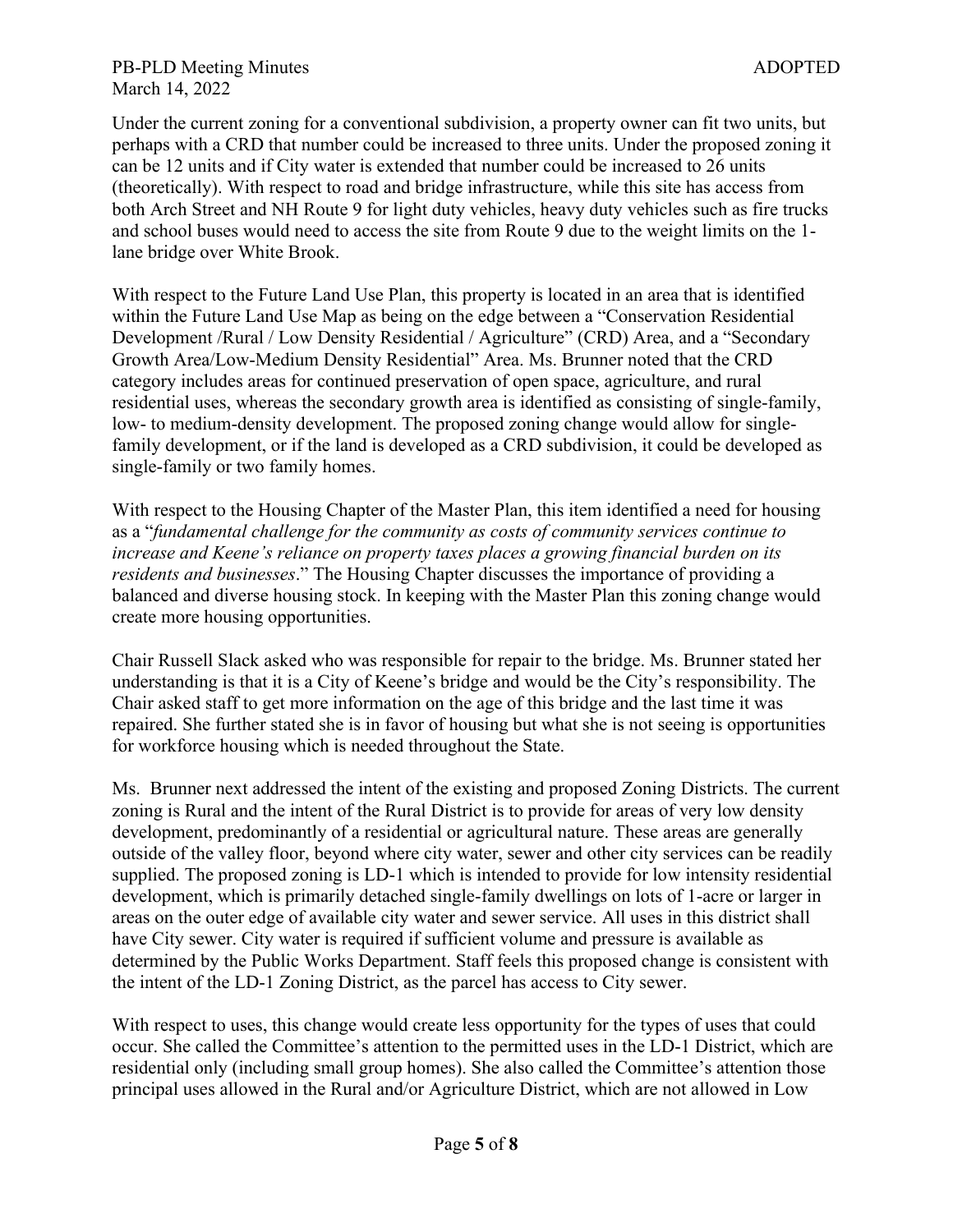PB-PLD Meeting Minutes ADOPTED March 14, 2022

Density 1, such as Bed and Breakfast, Event Venue, Greenhouse/Nursery, Kennel, Recreation/Entertainment Facility – Outdoor, Cemetery, Farming, Golf Course, and Gravel Pit.

With respect to Dimensional Requirements Ms. Brunner stated under the Rural District the minimum lot size is five acres but for LD-1 the lot size drops to one acre for parcels that only have access to City sewer, and hence a higher density will be permitted.

Ms. Brunner noted that, from a visual perspective, the proposed change could be seen as spot zoning – in other words, one area of LD-1 surrounded by other zones (Rural on three sides and Agriculture on one side). Ms. Brunner stated however, in staff's opinion this wouldn't be considered spot zoning as it fits the intent of the district the applicant is proposing to change it to. The intent of LD-1 District is provide opportunity for residential development on the outer edge of available City water and sewer. Her understanding is that the LD-1 District was created specifically for lots like this one that could connect to City sewer and possibly City water, but are on the edge of the City's sewer and water infrastructure. However, this proposed change could result in a relatively large increase in the density of development that would be allowed in this area of the City.

The other impact to consider would be to traffic. The one-lane bridge would limit access for emergency vehicles and other large vehicles' access to the site.

Chair Bosley noted there is no signage on this bridge and asked when it would be prudent to perhaps locate a "Yield" sign on one side of the bridge. Ms. Brunner stated this would be a determination made by Public Works and is an item that could come up at the Planning Board at its review if and when development is proposed on this site.

Asst. City Manager Rebecca Landry noted the CIP on page 83 does have information regarding this bridge. It is on the City's Red List for Bridges at #8 (not the worst) and could be eligible for grant funding from the State. Chair Russell Slack stated she is glad to hear it is not considered to be the worst but adding 114 more vehicle trips on this bridge is of concern to her.

Councilor Jones stated his concern with traffic is at the intersection of Whitcombs Mill Road and Route 9 which is now going to have too many left turns. He also noted Whitcombs Mill Road to the bridge is now a dead end street because of truck access and asked whether this extends past the City's dead end limit. Ms. Brunner stated it probably wouldn't be considered a dead-end street under City Code because it does connect to Arch Street, however, she does understand the Councilor's point as it relates to heavy trucks not being able to go over the bridge. The Councilor noted it is referred to as a dead-end street if fire apparatus can't get over a road and that would be the case with the bridge access. Ms. Brunner stated that, when this application eventually goes before the Planning Board, this is something that would be reviewed by the Fire Department.

Councilor Johnsen asked about flooding issues in this area. Ms. Brunner stated a small piece of this site is in the floodplain and referred the question to Mr. Phippard. Mr. Phippard referred to a very small sliver of land which is located in the flood plain; 99% of the property is above the 100-year flood plain.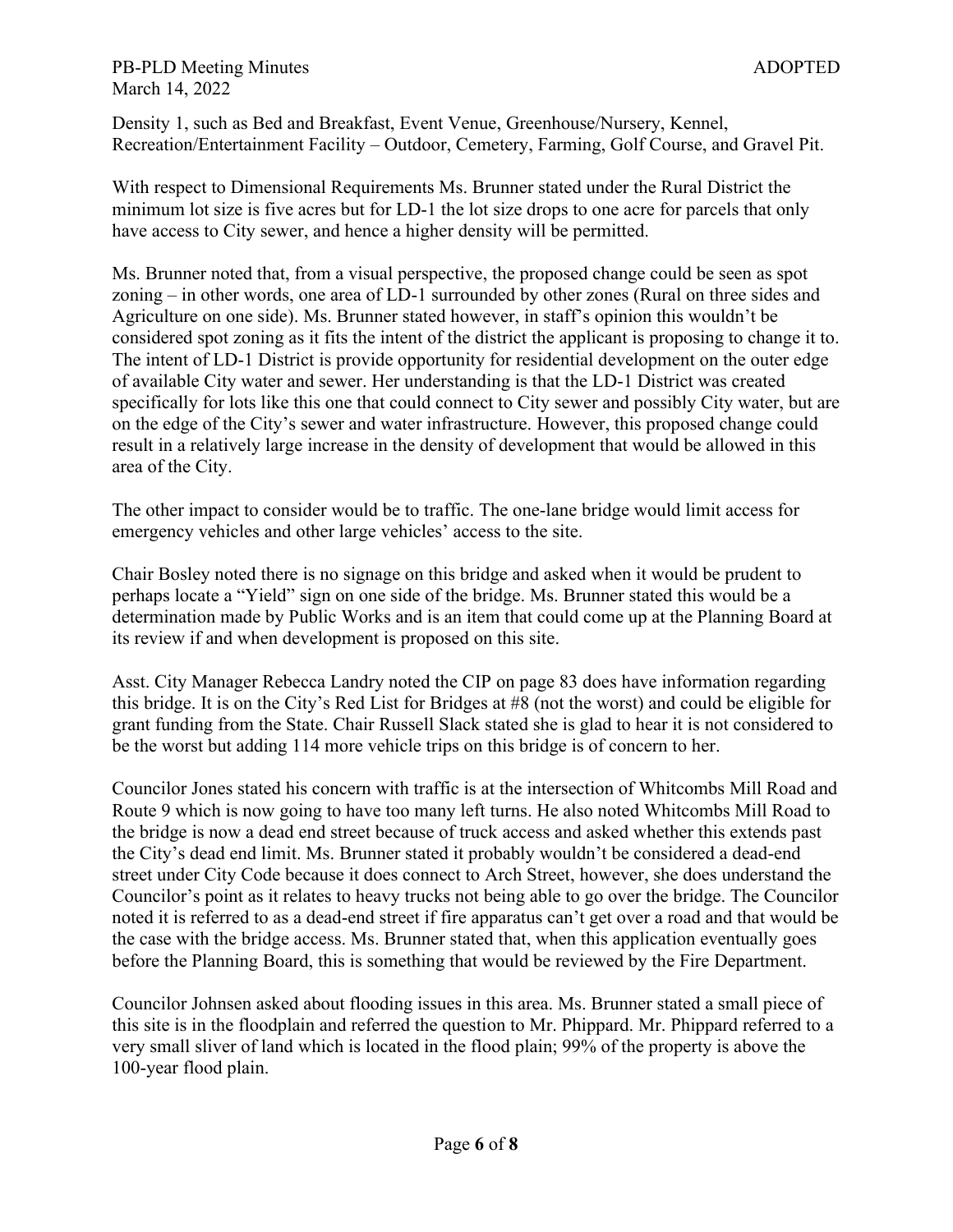### PB-PLD Meeting Minutes ADOPTED March 14, 2022

Chair Bosley asked about the availability of water and added LD-1 for this site makes sense to her but not low density. Mr. Rogers stated in his role as also the Zoning Administrator he would be looking for the Public Works Director to make the determination of the availability of water and the proximity of this site to water.

The Chair asked for public comment.

Mr. Phippard referred to page 8 of the Staff Report and referred to those lots located on the south side of Arch Street, starting at lot 10 through lot 36 – these lots are all less than five acres in size and even though they are in the Rural zone they are considered to be non-conforming due to lot size. He indicated these lots are most likely on City water as City water runs right in front of these lots. He noted these lots don't reflect the character of the zone they are located in and felt they would fit better in LD or LD-1. Mr. Rogers indicated these types of density factors are being reviewed by the City.

Councilor Giacomo stated he is in approval of this project.

Councilor Jones felt anything but LD-1 would not be enticing for this site because of the water issue. He further stated if the City wanted to address its housing needs, LD-1 was the best option.

A motion was made by Mayor George Hansel that the Planning Board find the proposed Ordinance O-2022-02 consistent with the Community Goals and Master Plan. The motion was seconded by Councilor Michael Remy and was unanimously approved.

A motion was made by PLD Chair Kate Bosley that the Planning Licenses and Development Committee request that the Mayor set a public hearing on this item. The motion was seconded by Councilor Phil Jones and was unanimously approved.

## **V) Update on the Land Development Code**

Economic Development Director Med Kopczynski was the next to addressed Committee. Mr. Kopczynski stated completion of the Land Development Code was an important step for the City. He explained what was done is a revision of the Central Business District and a reorganization. Mr. Kopczynski stated what staff is proposing at this time is to move forward with the two Economic Development Plans accepted by the City Council. This is also consistent with the outcome of the Strategic Governance exercise the Council just completed. He noted staff is not looking for any action today, this is just an update of what staff is proposing to do going forward, also because of some glitches identified in the Code. What staff is also noticing in the Code is some minor language changes which would make the Code clearer.

Staff plans on bringing back an amendment to the Code in about six months addressing the glitches that have been identified. Mr. Kopczynski talked about the transition districts which were not addressed at the time of the Code update; Blake Street and Grove Street areas. This item will be brought forward to the Joint Committee in July with a possible filing of an amendment to the Code in September.

Mr. Kopczynski then introduced new Planner Evan Clements to the Joint Committee.